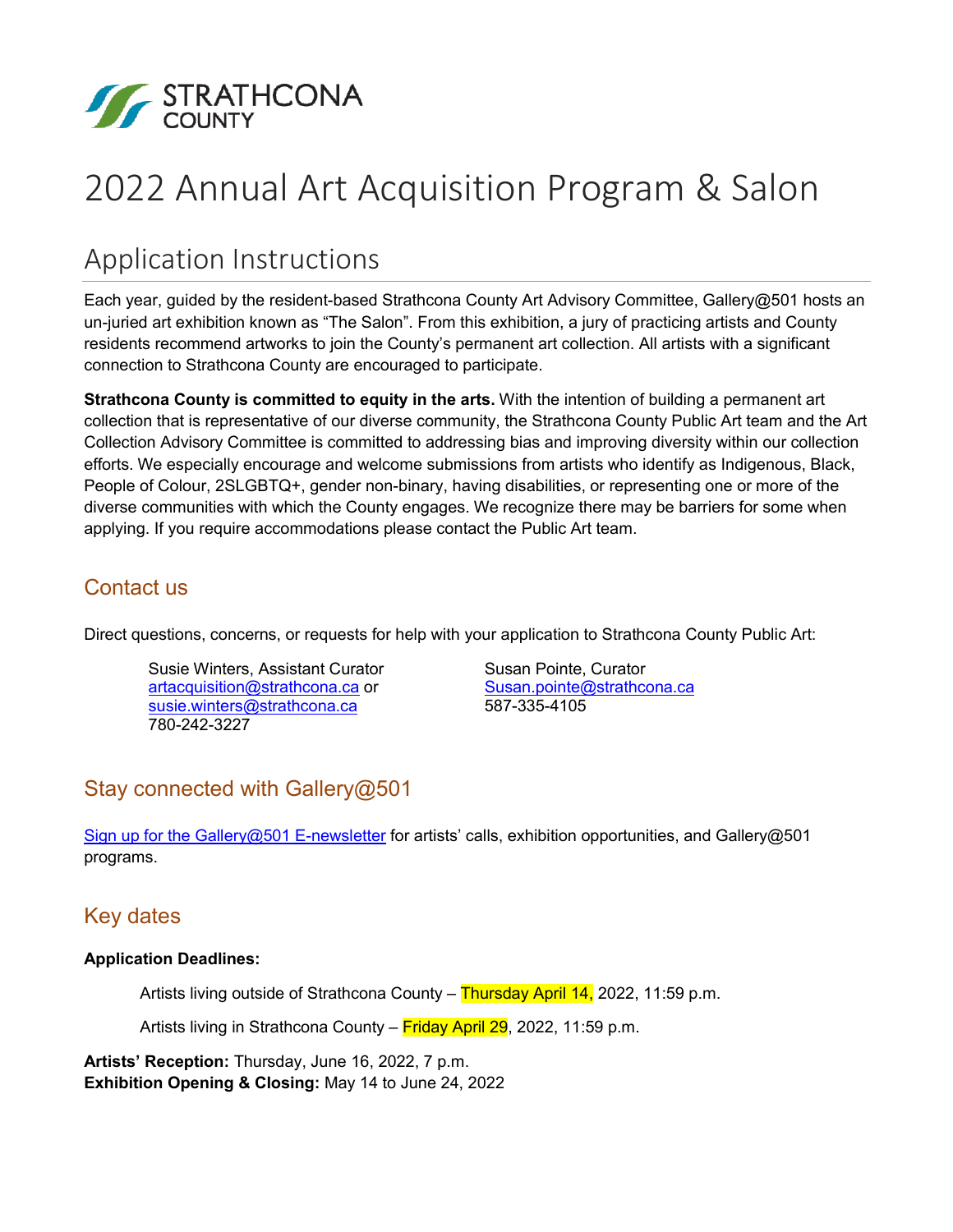## In this document

### Territorial land acknowledgement

Strathcona County honours the past, present and future First Peoples of this land. We acknowledge that this land has embraced and nourished the Cree, Métis, Blackfoot, amongst many others, for generations. We recognize Strathcona County is within Treaty Six Territory and the homeland of the Métis Nation of Alberta, Regions Two and Four.

Strathcona County has an inherent responsibility to foster healthier relationships with Indigenous Partners. We will strive to respond to the Calls to Action as outlined by the Truth and Reconciliation Commission.

The County recognizes the importance of allying with the First Peoples and taking steps to foster respectful relationships. As such, we will demonstrate manacitôwin, the Cree word meaning respect for each other.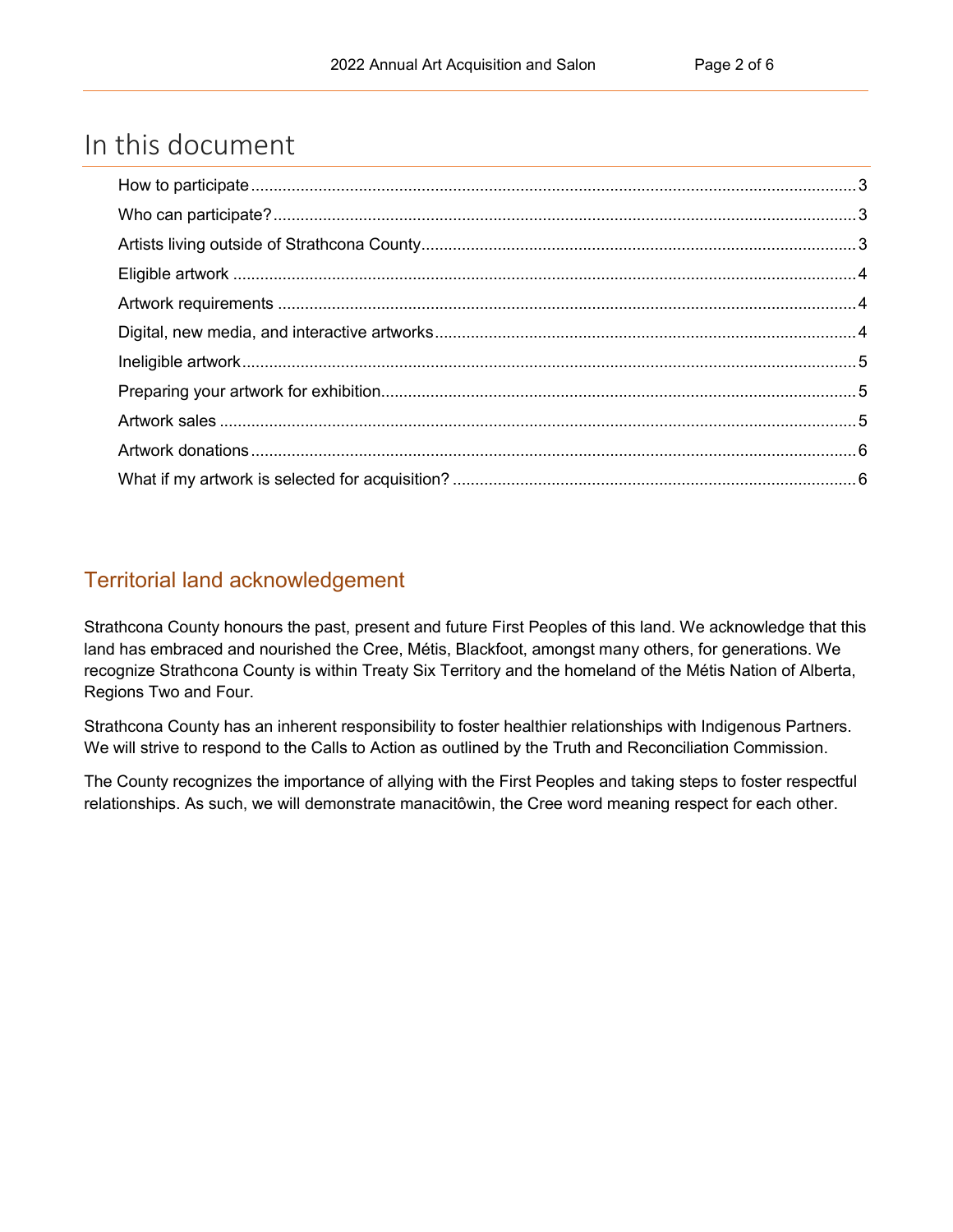#### <span id="page-2-0"></span>How to participate

- 1. Review these guidelines.
- 2. Apply online or by email. Access the application form at [www.strathcona.ca/artacquisition](http://www.strathcona.ca/artacquisition) \*NEW Deadline for Artists who live **outside** of Strathcona County: **April 14, 2022, 11:59 p.m.** Deadline for Artists living **in** Strathcona County: **April 29, 2022, 11:59 p.m.**
- 3. Drop off your artwork to Gallery@501 during one of drop off times, or arrange for shipping:

| Gallery@501           | <b>Artwork Drop-off Dates:</b> |
|-----------------------|--------------------------------|
| 501 Festival Ave #120 | Thursday, May 5, 3 to 7 p.m.   |
| Sherwood Park, AB     | Friday, May 6, 3 to 7 p.m.     |
| T8A 4X3               | Saturday, May 7, 12 to 4 p.m.  |

Upon artwork drop off, a staff member will verify your application. Artists will sign an artwork loan agreement and receive a copy.

As per Strathcona County bylaws, masks are required in all indoor settings except for those under the age of 2. Do not come to Gallery@501 if you have any symptoms of COVID-19. If you are experiencing symptoms, please have a representative drop your artwork off on your behalf.

#### <span id="page-2-1"></span>Who can participate?

- Artists residing within the [municipal boundaries of Strathcona County](https://strathconacounty.maps.arcgis.com/apps/webappviewer/index.html?id=92d2d01429474fc19336c1e83a21d7e5)
- Artists living in Canada with a significant connection to Strathcona County (see below)
- Artists who are 18 years of age or older.

**Note:** Artists whose work was selected for County purchase in 2021 may participate in the Salon Exhibition but their artwork will not be eligible for purchase until 2023.

## <span id="page-2-2"></span>Artists living outside of Strathcona County

Artists who do not live in Strathcona County but have a significant connection to the area are welcome to apply. These participants will provide a brief description of their relationship to the area within their application.

The Art Collection Advisory Committee will review and evaluate responses with equal consideration given to:

- The overall impact of your contributions to Strathcona County:
	- o Have you ever worked or volunteered in Strathcona County? If so, for how many years?
	- o Have you made any artistic contributions to Strathcona County?
	- o Have you exhibited your artwork in Strathcona County?
	- o Does your artistic practice have a considerable focus on Strathcona County?
- The significance Strathcona County holds for you personally: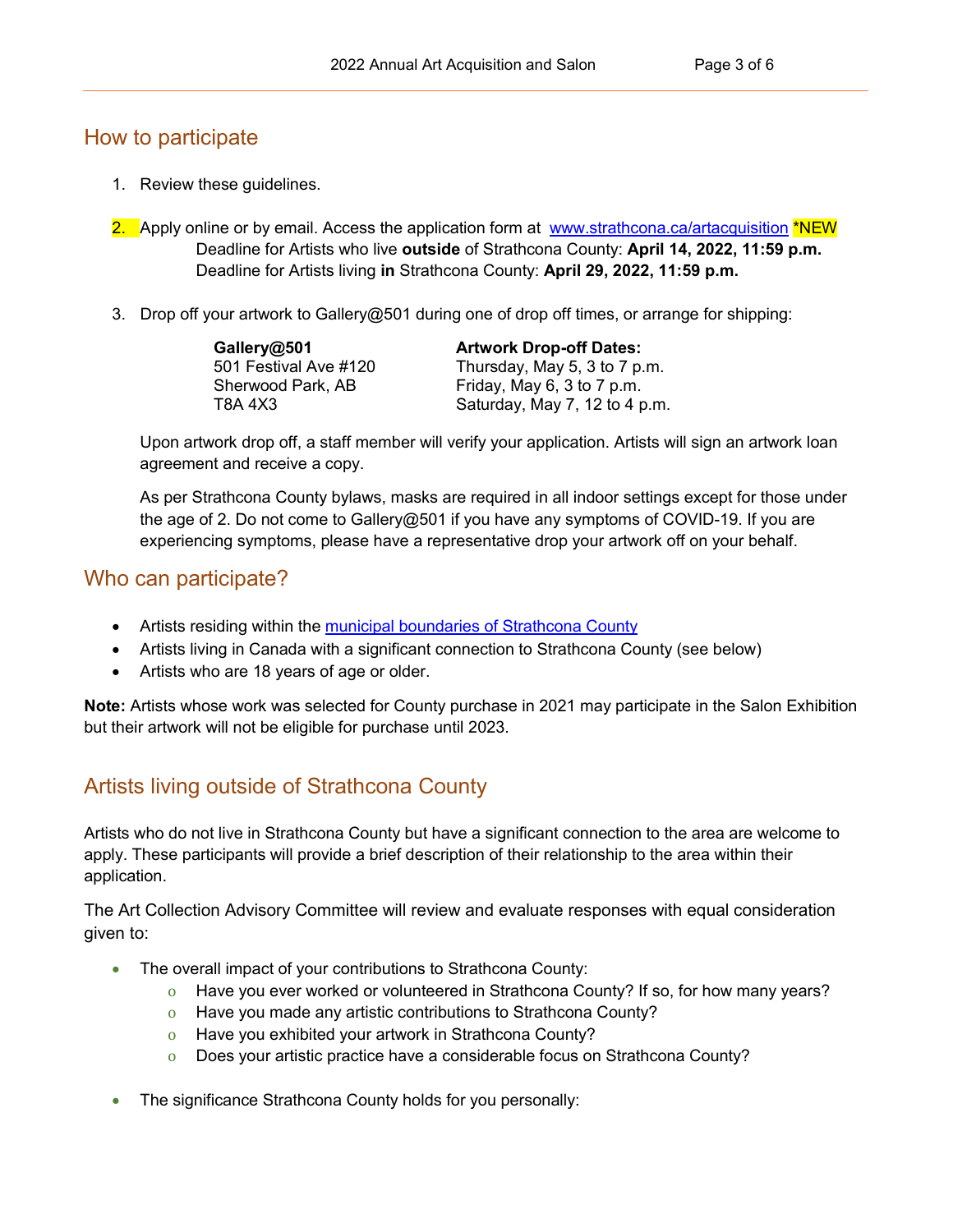- o Have you ever lived in Strathcona County? If so, how many years?
- o Are you an active member of a community or faith-based organization in Strathcona County?
- o Are you an Indigenous artist whose homelands overlaps with Strathcona County?
- o Are you an Indigenous artist with ancestral, traditional, or ceremonial ties to the area?

Applications from artists living outside of Strathcona County are due April 14, 2022, 11:59 p.m. These artists will be notified of the Committee's decision by April 20, 2022.

Artists are encouraged to contact the Public Art team prior to applying, especially if their connection to the County is not covered through the examples above.

#### <span id="page-3-0"></span>Eligible artwork

Artwork that is original, initiated by the artist, and completed within the last three years. Artists may submit two and three-dimensional artwork in any medium.

#### <span id="page-3-1"></span>Artwork requirements

Artwork must be ready for display:

- Artwork must be framed (if framing is required)
- Canvases must have painted edges
- Ideally, hanging hardware is prepared and installed by the artist ahead of time (D-rings are the Gallery's preferred hanging hardware)

Artists may submit one of the following:

- a. One two-dimensional artwork up to 28 square feet
- b. Two two-dimensional artworks up to a total of 28 square feet
- c. A series of two-dimensional artworks up to a total of 28 square feet \*NEW
	- $\circ$  A series of works refers to artwork that is visually connected through a subject matter, pattern, medium, technique, palette, and/or size. Artworks in a series must have matching frames where framing is necessary.
- d. Up to three three-dimensional works, covering an area up to five square feet \*NEW

#### <span id="page-3-2"></span>Digital, new media, and interactive artworks

Artworks with digital, sound, or electrical components are encouraged, however the artist must be available to set-up and test technical components and be on call to trouble shoot technical issues. Artists must also provide their own technical equipment and detailed operating instructions. These instructions must be simple for part-time gallery staff to perform. At this time, the Salon Series Exhibition cannot accommodate artworks that require low light, such as projections. Public health guidelines will be considered when determining the eligibility of interactive artworks that encourage touch.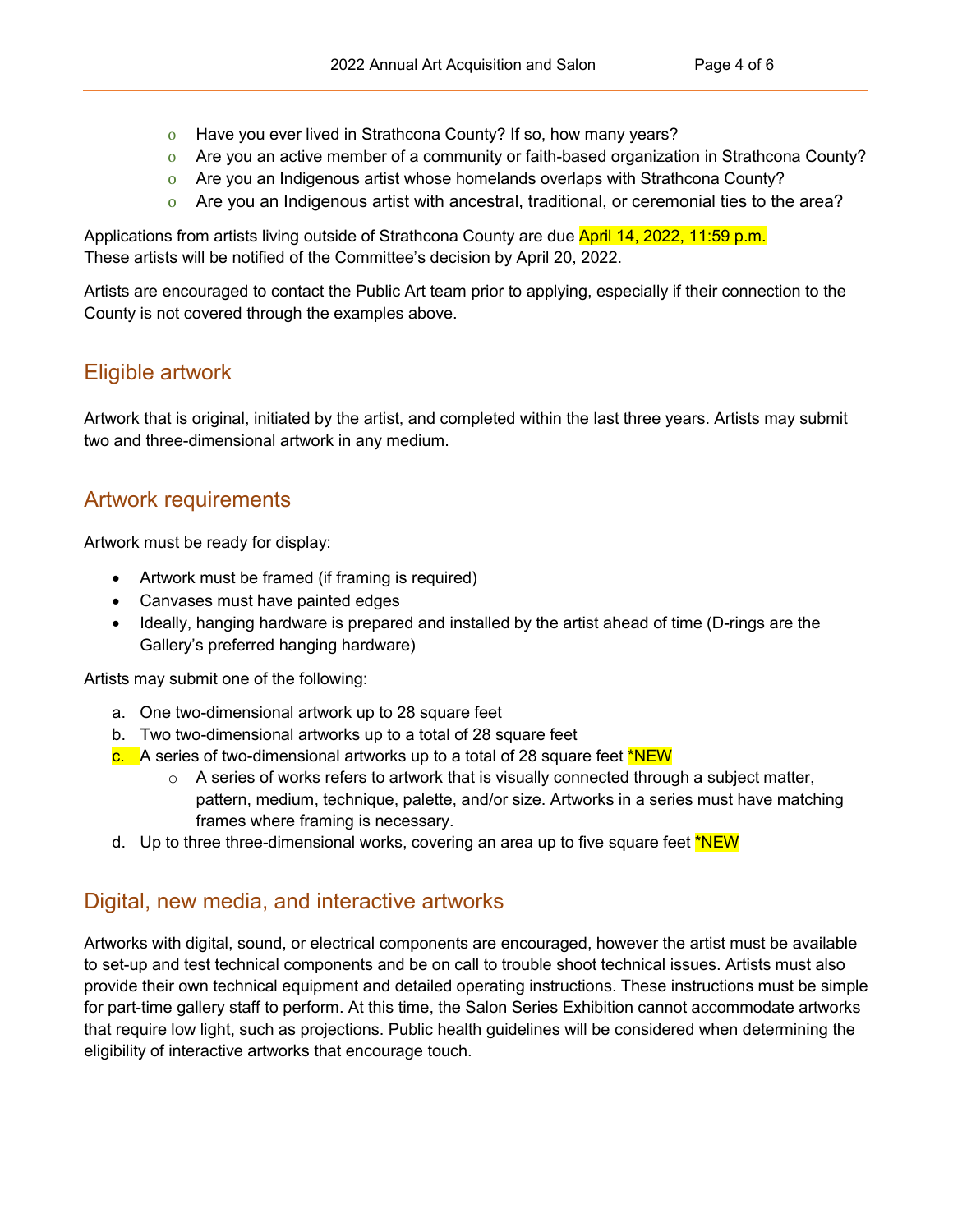#### <span id="page-4-0"></span>Ineligible artwork

- Artwork that was submitted to the Salon Series Exhibition in prior years is not eligible.
- Artwork copied from an instructor's demonstration or example is not permitted.
- Artwork that perpetuates harmful stereotypes, racism, or gendered violence will not be accepted.
- Artwork that depicts profanity, pornographic images, or graphic violence will not be permitted.
- Any artwork that cannot be spatially or technically accommodated by Gallery@501.

#### **A note on cultural appropriation**

Cultural appropriation is the tendency for members of privileged races and classes to continually use and benefit from the imagery, symbols, and ideas from cultures outside of their own. It is rooted in colonialism and contributes to larger systems of exploitation. If your artwork references the imagery, stories, ideas, practices, etc. of a culture or group that you do not have ties to, it's important be transparent about your relationship to these elements. Explain why you chose to use these elements in your artist statement or bio. If you are unsure if your artwork perpetuates cultural appropriation, contact the Strathcona County Public Art team.

## <span id="page-4-1"></span>Preparing your artwork for exhibition

- **Photograph:** If possible, take a quality photograph of the artwork prior to framing. Cell phone photography is acceptable.
- **Labels**: Label your artwork on the back or bottom with the title of the work, your name and phone number.
- **Framing:** Two-dimensional artworks on paper or similar substrates must be framed or include alternative hanging hardware (rare-earth magnets, clips, etc.). Professional, museum-standard framing is not mandatory.
- **D-Rings**: On conventional 2-dimensional artworks, such as framed artwork and canvases, D-rings are the preferred hardware. If you require assistance or further instruction for installing hanging hardware, contact Strathcona County Public Art.

D-rings are screwed to the reverse of the artwork and positioned parallel to each other between 1/4 and 1/3 of the way down the artwork. When attached, the 'D' will point towards the top of the artwork (see the diagram below). Ensure the Drings are installed at an equal distance down from the top of the frame. Do not add hanging wire. Staff at Gallery@501 will hook the artwork directly to the wall at each D-ring. Ensure the D-rings are sufficiently robust to support the weight of the artwork.

<span id="page-4-3"></span><span id="page-4-2"></span>

### Artwork sales

In addition to submitting work to the Art Acquisition Program, artists may list their work as for sale during the Salon Series Exhibition. Pricing information for all artworks will be kept with reception at Gallery@501. With your consent, your contact information will be shared with interested buyers.